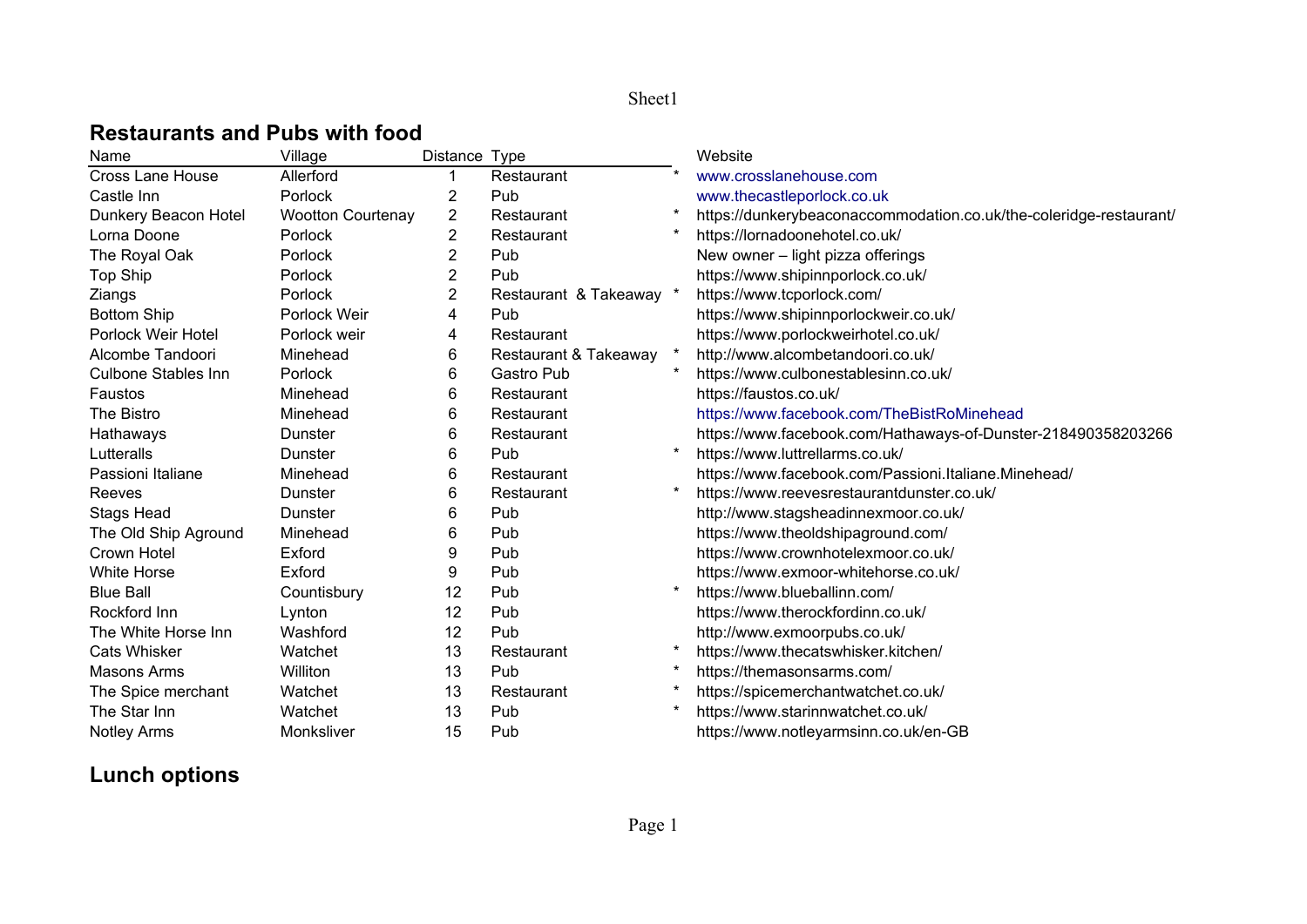| Teds                | Porlock      | Cafe      | Unknown                                                           |
|---------------------|--------------|-----------|-------------------------------------------------------------------|
| Home cook cafe      | Porlock      | Cafel     | https://www.facebook.com/HomeCookCafe/                            |
| <b>Bramdowns</b>    | Porlock      | Cafel     | https://bramdowns.co.uk/                                          |
| <b>Kitnors</b>      | Bossington   | Cafe      | https://www.kitnors.com/                                          |
| Horner tea rooms    | Horner       | Tea room. | https://www.mineheadbay.co.uk/point-of-interest/horner-tea-garden |
| Periwinkle tea room | Selworthy    | Tea room  | https://periwinkletearooms.co.uk/                                 |
| Ziangs on the weir  | Porlock weir | takeaway  | https://www.ziangsworkshop.com/                                   |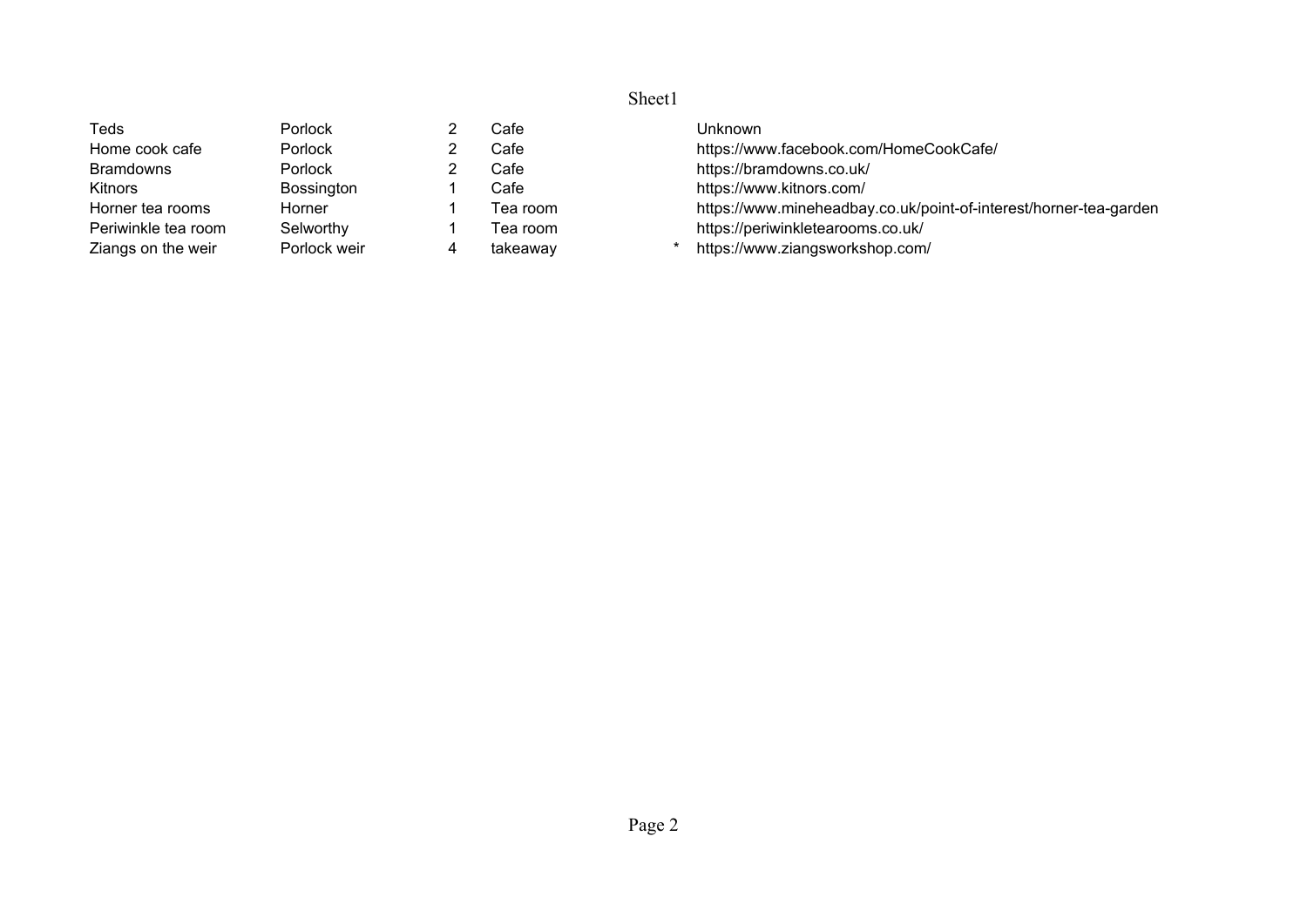"Bottle and Board" option only at present

Restaurant now closed